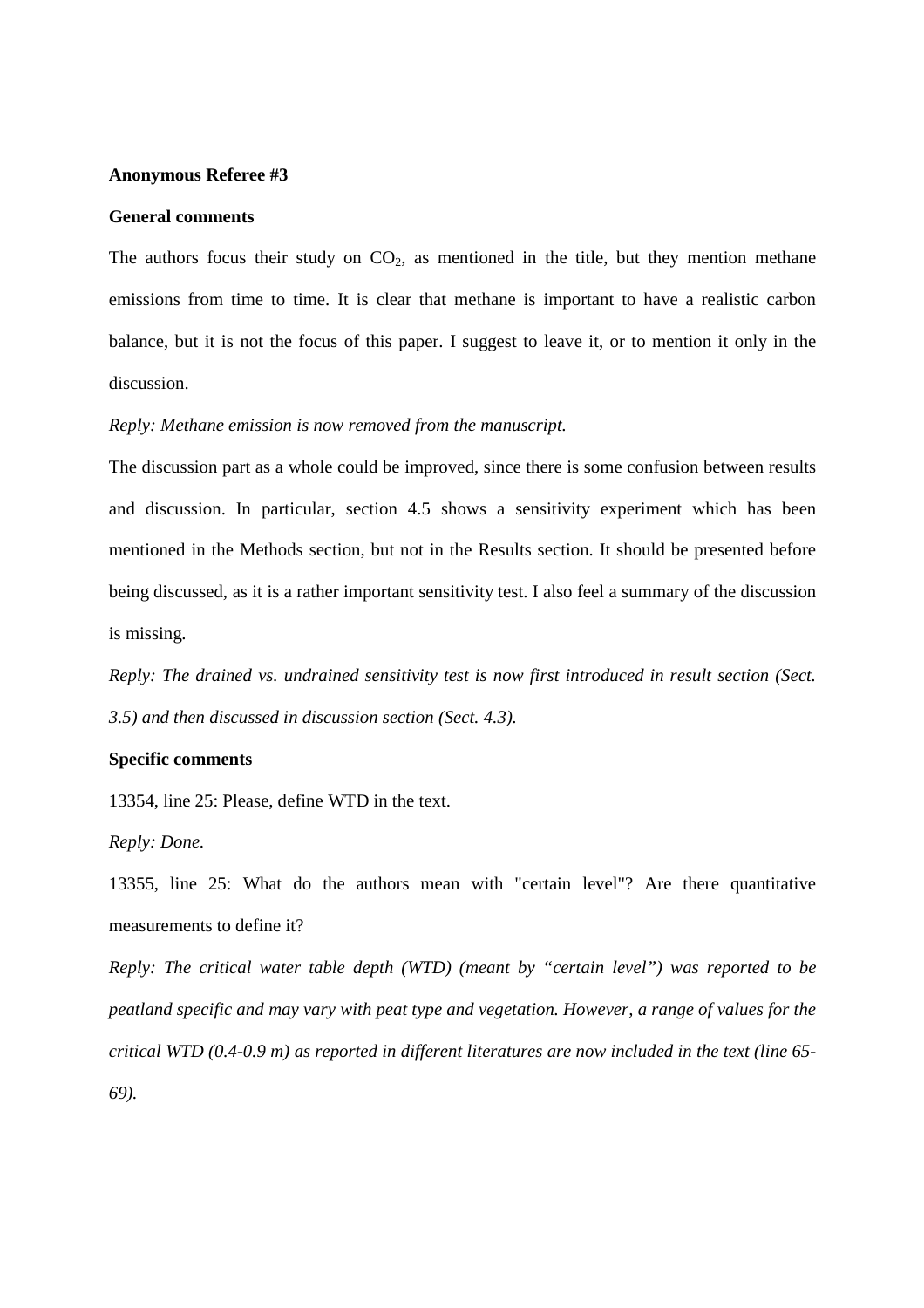13364, line 25: When the authors talk about the 44 years of simulation, actually they mean 40 years of spin up time, and 4 years of simulations. I suggest to use this terminology for sake of clarity.

# *Reply: Done.*

13366: Does this change in the WTD change also the water exchange between the hollow and the hummock surface? How does the hydrology react to this change?

*Reply: The change in external water table depth (WTDx) from 0.45 m below the hollow surface (0.60 m below the hummock surface) to 0.15 m above the hollow surface (at the same level to the hummock surface) created such hydraulic gradient between modelled water table depth (WTD) and WTDx which only allowed subsurface lateral recharge to happen and completely stopped subsurface lateral discharge. However, when standing surface water exceeded the storage capacity of hummock and/or hollow surface, run-off occurred. The surface water exchange (runoff / run-on) between hummock and hollow in the model (Manning's equation) was driven by slope given as a model input. The sub-surface exchange of water (Richard's equation) between a hummock and a hollow layer was driven by hydraulic gradient, hydraulic conductivity and thickness of each layer.*

13368: The authors mention "carryover effects" from the hydrology of year 2002, but the major discrepancies between model and observations as reported in figure 2 appears towards the end of the season, and it is not clear why. Could the authors be more clear about it?

*Reply: Modelled Re was systematically larger than EC-derived Re at the onset of the rainy season (November) during 2002 and caused lower modelled vs. EC-gap filled NEP (Figs. 1-2) (Table 2). Despite a similar measured vs. modelled soil water contents and air-filled porosities, gap-filled CO2 effluxes were much smaller than the modelled CO2 effluxes during the rainy*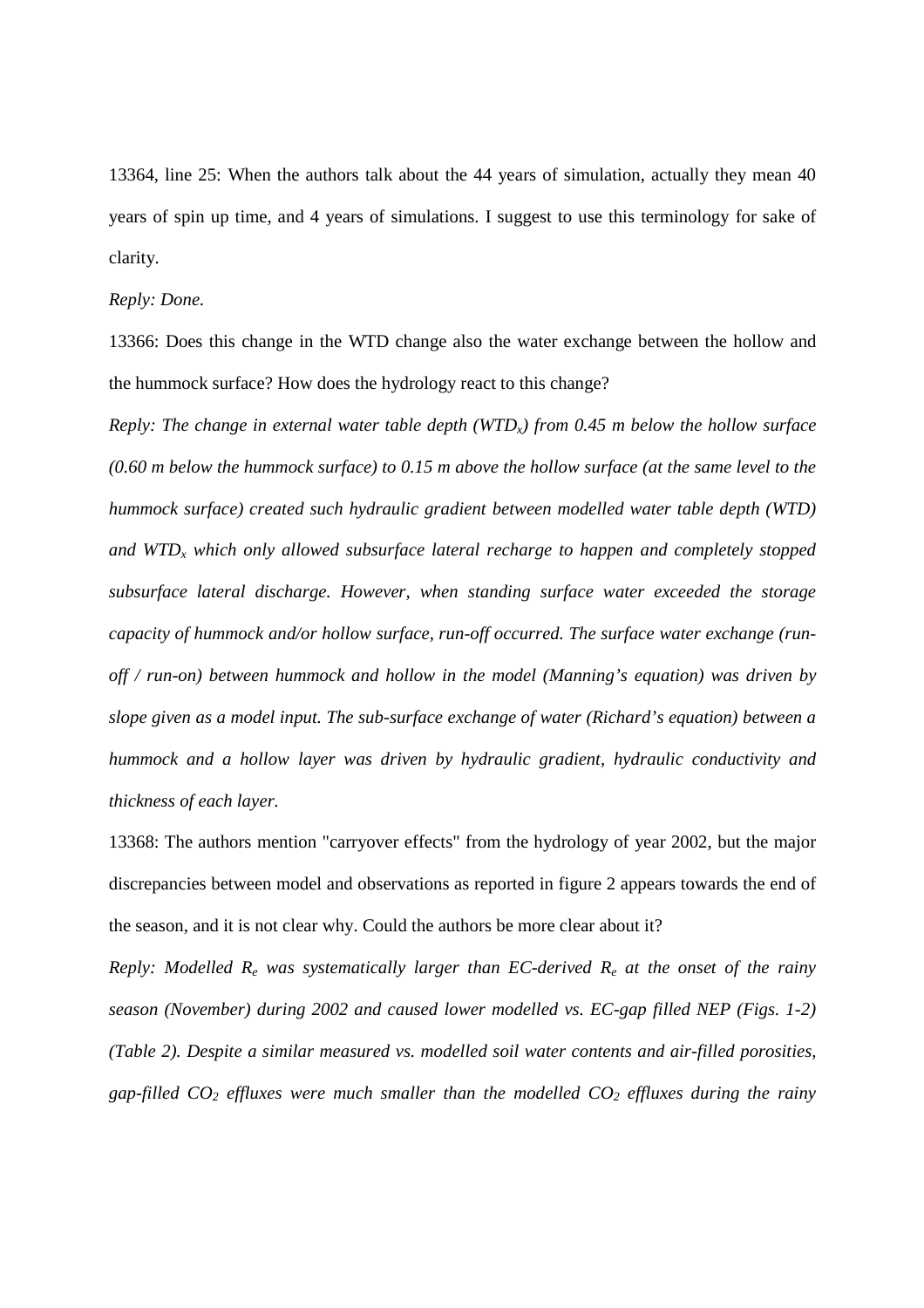*season (Fig. 1). Though modelled CO2 fluxes for the same hydroperiod indicated better model agreement with EC-measured fluxes (Fig. 1) (Table 2), 75% of total hourly fluxes during that hydroperiod being gap-filled contributed to lower modelled vs. EC-gap filled NEP (Sects. 3.1 and 4.2).* 

13369, line 12. Both in the text and in the Fig. 6 caption you mention the significance of the quadratic fit. Which method did you use? did you try to fit other curves?

*Reply: It was a goodness of fit test. The purpose of the test was to examine whether there was a similar modelled WTD vs. modelled GPP and Re, and observed WTD vs. EC-derived GPP and Re. Only linear and quadratic curves were fit. Quadratic curves were chosen over linear curves for higher goodness of fits. The goodness of fits (R 2 ) are now added to the graphs (Fig. 8) and described in the text (line 503-520).*

13377. A very important issue in DGVMs is about upscaling the results of complex, small scale mechanistic models. I think this is a point worthy to be discussed, even briefly. How representative are the results of a point scale model for an ecosystem scale perspective?

*Reply: The current results from our point scale modelling reasonably represented the WTD effects on NEP measured over a flux tower with homogeneous patch in terms of plant functional types (PFT), land use (forest) and disturbance (drainage). However, the current point scale modelling can be up scaled to an ecosystem level with inputs for PFTs, soil physicochemical properties, land uses and disturbances (now briefly discussed in the conclusions section; line 884-895).* 

In general, the final part of the conclusions should be moved to a more comprehensive and summarizing discussion part, or subsection, including a more extensive summary of limitations and assumptions. A better discussion of further work is also needed. For example, the authors